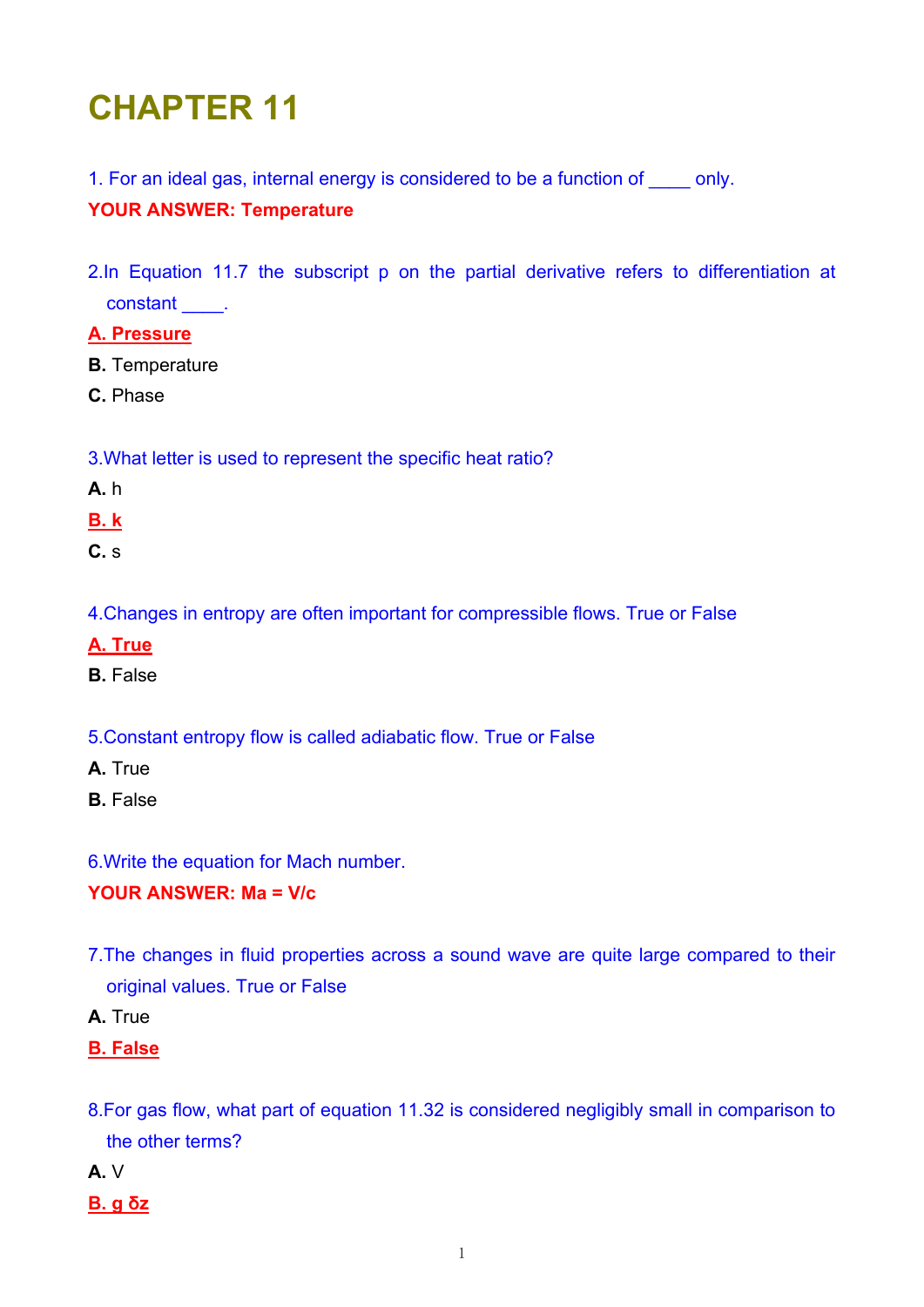**C.** δp

9. The speed of sound is larger in fluids that are more difficult to  $\qquad$ .

**A.** Direct

**B.** See

**C. Compress**

10."Sonification" can occur in a vacuum. True or False

**A.** True

**B. False**

11.According to Figure 11.2 of the text, at what Mach number does the drag coefficient of a sphere become independent of the Reynolds number?

# **YOUR ANSWER: M = 0.9**

12. Pistol Shrimp use waves to kill or stun nearby prey.

# **YOUR ANSWER: Sound**

13.The flow region upstream of the Mach wave is called the zone of action. True or False

**A.** True

**B. False**

- 14.An example of a flow visualization method is which of the following?
- **A.** Digital
- **B.** Shadowpanal
- **C. Schlieren**
- 15.It could be expected that a very large aero gas turbine engine could produce thrust levels exceeding 100,000 lbs. True or False

**A. True**

**B.** False

16.A flow that is adiabatic and frictionless is a type of isentropic flow. True or False

- **A. True**
- **B.** False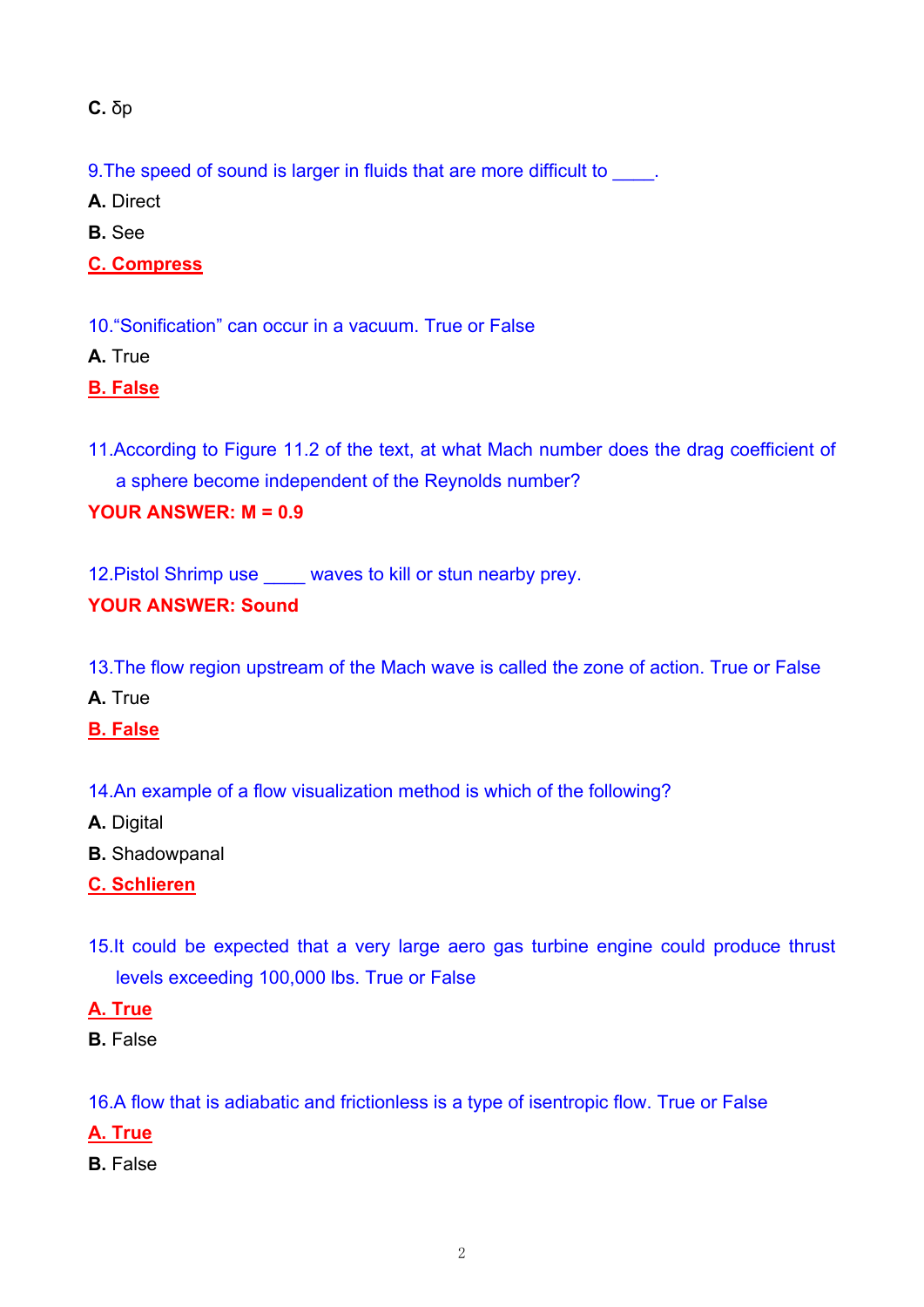17.Write the conservation of mass equation for steady one-dimensional flow. **YOUR ANSWER: m = ρAV = constant** 

- **18.**The velocity of subsonic flow through a converging duct will
- **A.** Decrease
- **B.** Not change
- **C. Increase**
- 19.A converging-diverging duct will accelerate a flow from subsonic to supersonic flow given the right conditions. True or False?
- **A. True**
- **B.** False

20. The minimum area location of the converging-diverging duct is often called the **YOUR ANSWER: Throat** 

- 21.Provided that the flow is steady, one dimensional, and isentropic, and that we know the Mach number and stagnation temperature, what equation can be used to calculate the temperature of an ideal gas anywhere in a converging-diverging duct?
- **A.** 11.53
- **B.** 11.60
- **C. 11.56**
- 22.When Ma = 1 at the throat of the converging-diverging duct what is the condition called?
- **A.** Mach speed
- **B. Choked flow**
- **C.** Vortex flow

23.By substituting Ma = 1 into equation 11.56 we can get a relationship for what?

#### **A. Critical temperature ratio**

- **B.** Critical pressure ratio
- **C.** Critical velocity ratio
- 24.Shown in Fig 11.13, each abrupt pressure rise shown within and at the exit of the flow passage occurs across a very thin discontinuity in the flow called a \_\_\_\_\_.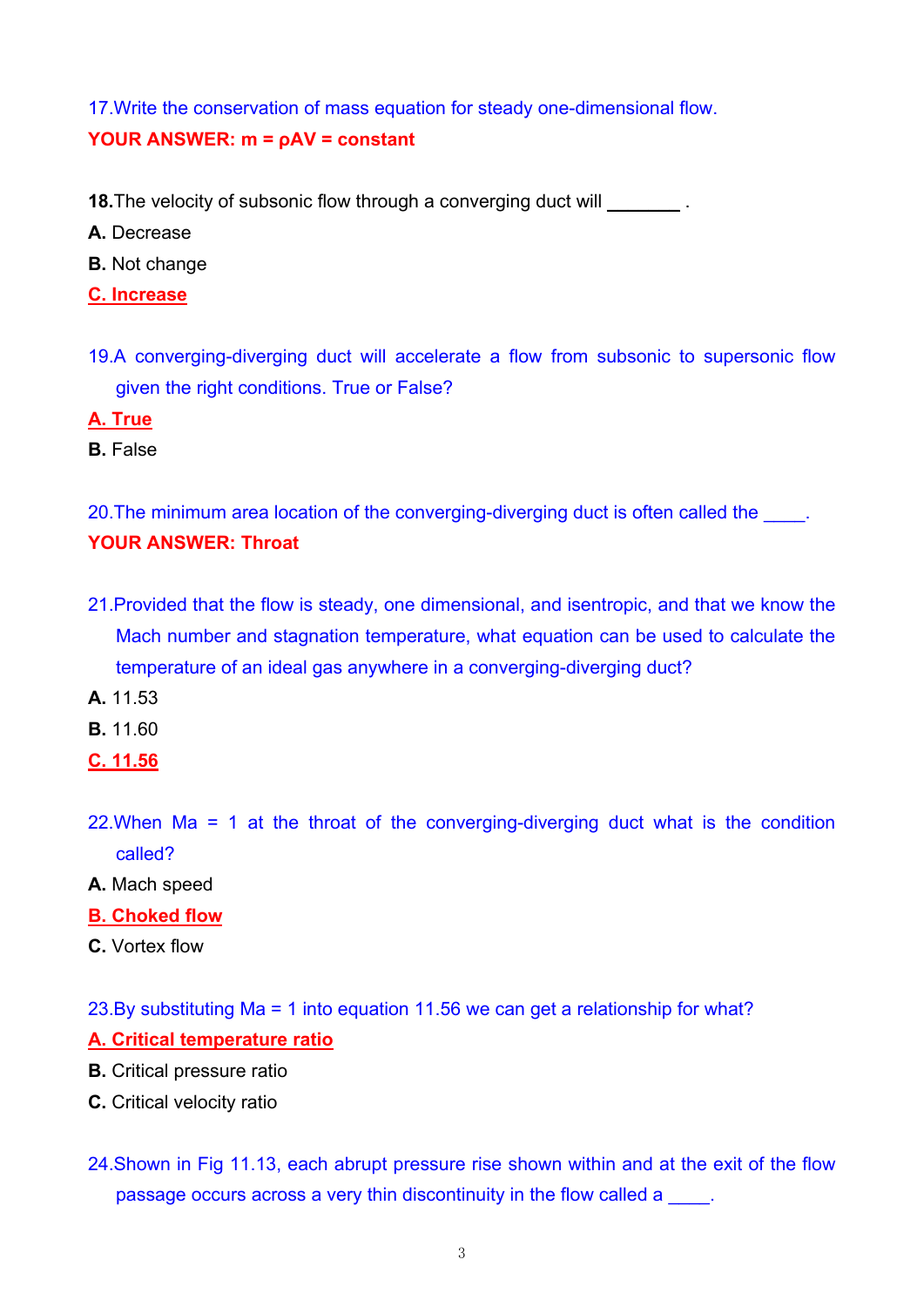# **YOUR ANSWER: Normal shock wave**

- 25.Fanno flow involves wall friction with heat transfer and constant cross-sectional area. True or False
- **A.** True
- **B. False**

26.Entropy increases in Fanno flows because of \_\_\_\_.

# **YOUR ANSWER: Wall friction**

27.Fanno flow corresponding to the portion of the Fanno line above the critical temperature must be what?

#### **A. Subsonic**

- **B.** Supersonic
- **C.** Stagnant due to friction

28. Rayleigh flow involves heat transfer with no wall friction and constant **with**  $\sim$ **YOUR ANSWER: Cross Sectional Area** 

29.For a Rayleigh flow, ρV is equal to \_\_\_\_\_\_\_ due to the continuity equation.

# **A. A constant**

- **B.** Temperature
- **C.** Pressure

30.The stagnation temperature in Rayleigh flow does not vary. True or False?

- **A.** True
- **B. False**
- 31.The friction force acting on the contents of the infinitesimally thin control volume surrounding the normal shock is considered to be  $\qquad \qquad$ .
- **A.** There is no friction force

#### **B. Negligible**

- **C.** Very large
- **32.**The second law of thermodynamics requires that entropy must across a normal shock wave.